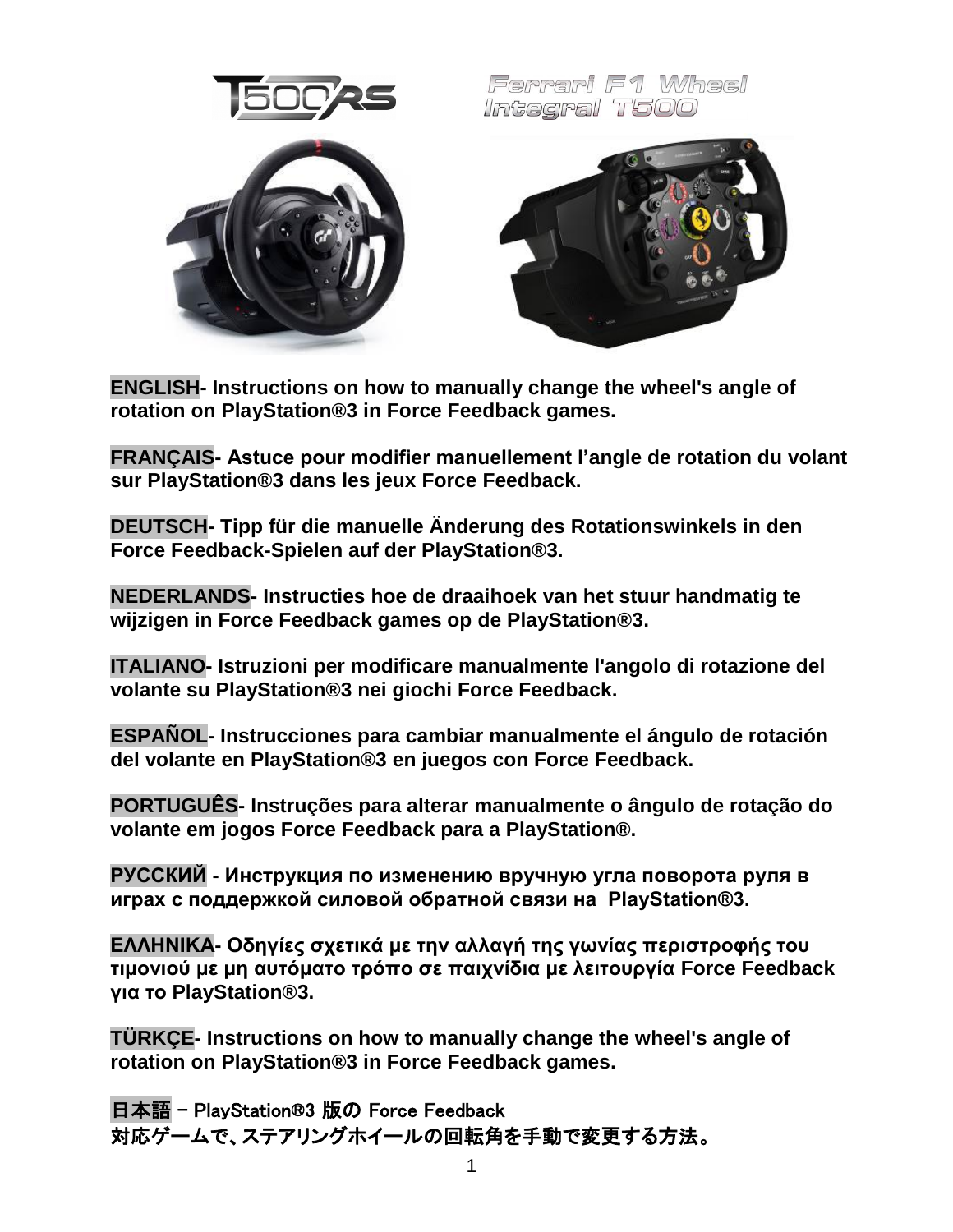# <span id="page-1-0"></span>**ENGLISH- Instructions on how to manually change the wheel's angle of rotation on PlayStation®3 in Force Feedback games.**

# *-Requires firmware V40 or higher-*

The T500 RS racing wheel and the relevant SDK (Software Development Kit) are issued to major PlayStation®3 game development studios to ensure full compatibility with forthcoming releases.

The T500 RS SDK enables PlayStation®3 game development teams to configure and manage Force Feedback effects.

The SDK includes the ability to adjust the wheel's angle of rotation from 40 to 1080°. Individual development teams are therefore able to adjust and define wheel rotation angles according to their own preferences.

The wheel automatically adjusts to choices made by development teams.

However, it is also possible to manually change the angle of rotation selected by default.

To do so, simultaneously press (and release):

- "D-Pad Right" + "MODE button" to **increase** the angle of rotation by one step
- "D-Pad Left" + "MODE button" to **decrease** the angle of rotation by one step

| 5 possible settings |                        |
|---------------------|------------------------|
| <b>ANGLE OF</b>     |                        |
| <b>ROTATION</b>     | <b>LED status</b>      |
| selected            |                        |
| $270^\circ$         | <b>Flashes 1 time</b>  |
| $360^\circ$         | <b>Flashes 2 times</b> |
| $540^\circ$         | <b>Flashes 3 times</b> |
| $900^\circ$         | <b>Flashes 4 times</b> |
| 1080°               | <b>Flashes 5 times</b> |
| $270^\circ$         | <b>Flashes 1 time</b>  |
| Ftc                 | Ftc                    |

#### Notes:

- Changing the angle of rotation manually does not permanently save the change  $=$  you must repeat the procedure each time the game restarts.
- This tip will not function properly in some games (such as GRAN TURISMO<sup>®</sup> 5) which adjust or modify the angle of rotation at startup or at the restart of each race, according to the type of car being used.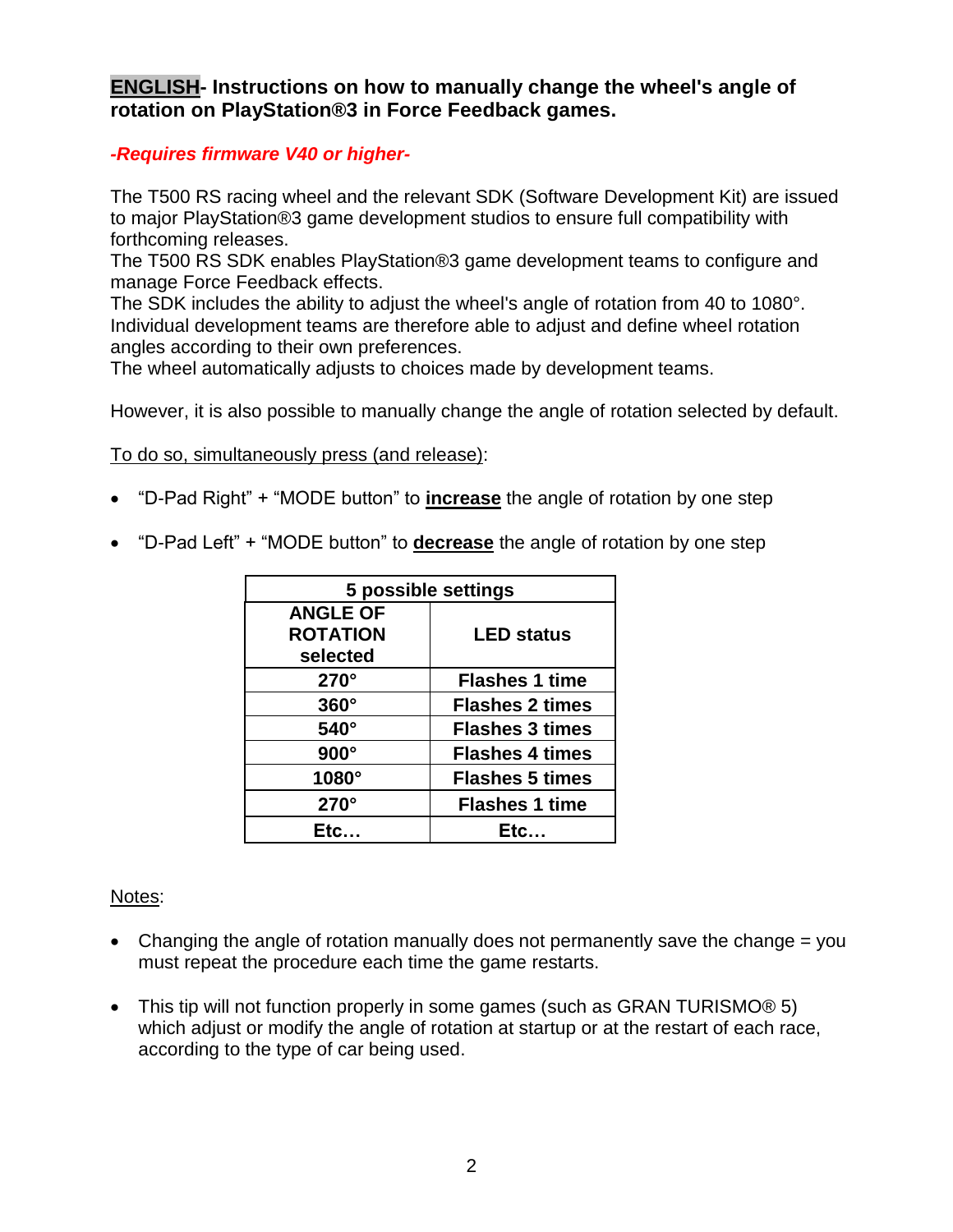# <span id="page-2-0"></span>**FRANÇAIS- Astuce pour modifier manuellement l'angle de rotation du volant sur PlayStation®3 dans les jeux Force Feedback.**

#### *-Nécessite le firmware V40 ou supérieur-*

Le volant T500 RS ainsi que son SDK (Software Development Kit) sont envoyés aux principaux développeurs de jeux PlayStation®3 pour assurer une pleine compatibilité dans les jeux à venir. Les développeurs de jeux sur PlayStation®3 utilisent le SDK du T500 RS afin de configurer et gérer les effets Force Feedback.

Le SDK inclut la possibilité d'ajuster l'angle de rotation de la roue de 40 à 1080°. Il appartient à chaque développeur d'ajuster et de choisir (selon ses préférences) l'angle de rotation.

Le volant s'adapte automatiquement aux choix effectués par le développeur. Il est cependant possible de modifier manuellement l'angle de rotation choisi par défaut.

Pour ce faire, Appuyez simultanément (et relâchez) :

- « D-Pad Droit » + « Bouton MODE » pour augmenter d'un réglage l'angle de rotation
- « D-Pad Gauche » + « Bouton MODE » pour Diminuer d'un réglage l'angle de rotation

| 5 Réglages possibles                         |                        |
|----------------------------------------------|------------------------|
| <b>ANGLE DE</b><br><b>ROTATION</b><br>choisi | Statut de la<br>LED    |
| $270^\circ$                                  | <b>Clignote 1 fois</b> |
| $360^\circ$                                  | <b>Clignote 2 fois</b> |
| $540^\circ$                                  | <b>Clignote 3 fois</b> |
| $900^\circ$                                  | <b>Clignote 4 fois</b> |
| 1080°                                        | <b>Clignote 5 fois</b> |
| $270^\circ$                                  | <b>Clignote 1 fois</b> |
| <b>Etc</b>                                   | Etc                    |

#### Remarques :

- L'angle de rotation modifié manuellement n'est pas sauvegardé définitivement = opération à effectuer après chaque redémarrage du jeu
- Cette astuce ne fonctionne pas correctement dans certains jeux (comme GRAN TURISMO® 5) qui au début ou au redémarrage de chaque course ajustent ou modifient l'angle de rotation en fonction de la voiture utilisée.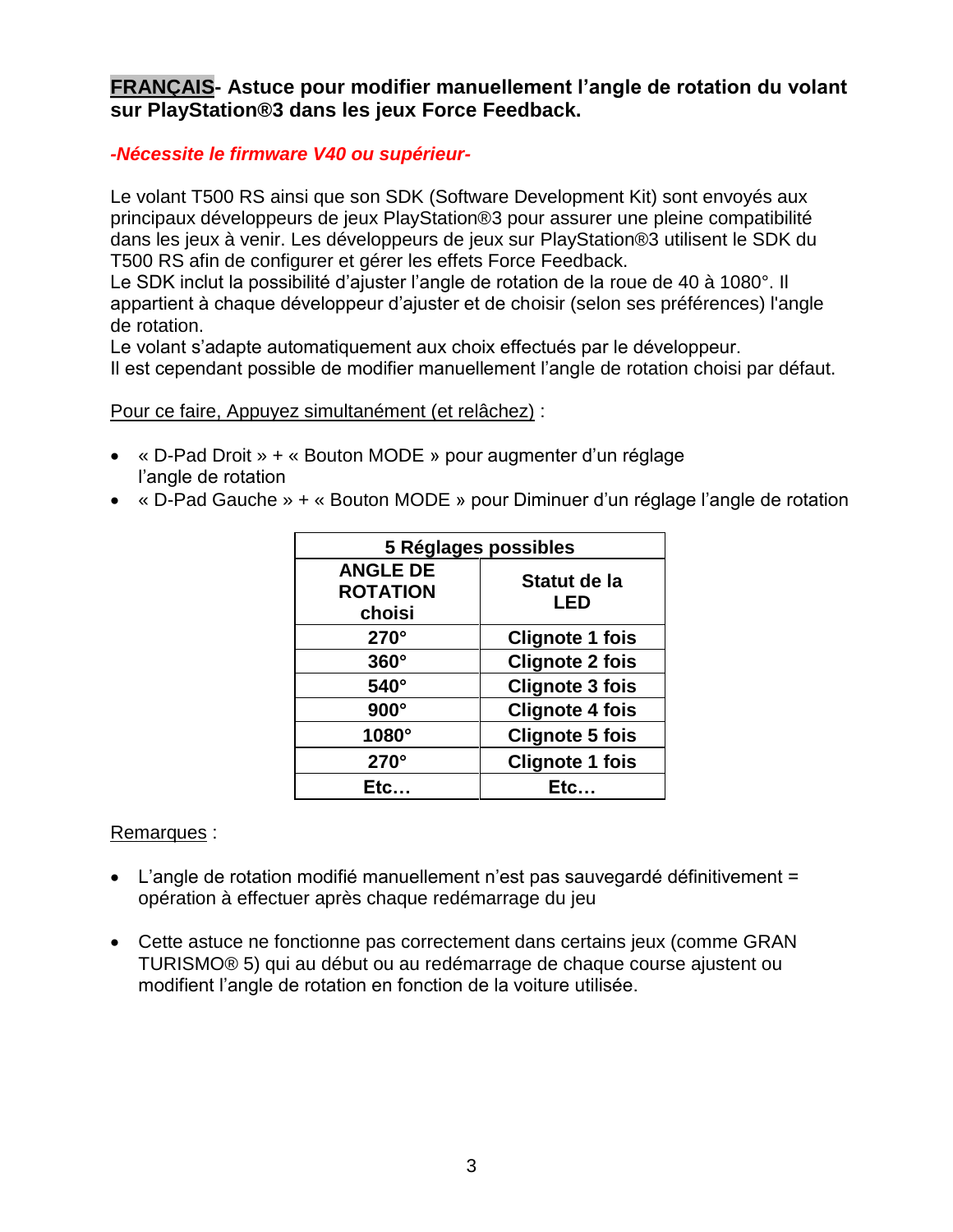# <span id="page-3-0"></span>**DEUTSCH- Tipp für die manuelle Änderung des Rotationswinkels in den Force Feedback-Spielen auf der PlayStation®3.**

# *- Benötigt die Firmware V40 oder höher-*

Der T500 RS Rennlenker und die relevante SDK (Software Development Kit) sind bei den bedeutendsten PlayStation®3 Spieleentwicklungsstudios bekanntgegeben worden, um volle Kompatibilität mit kommenden Veröffentlichungen zu gewährleisten. Das T500 RS SDK ermöglicht PlayStation®3 Spieleentwicklerteams Force Feedback Effekte zu konfigurieren und zu managen.

Das SDK enthält die Möglichkeit den Rotationswinkel des Lenkers von 40 bis 1080° anzupassen. Individuelle Entwicklerteams sind daher in der Lage, die Rotationswinkel des Lenkers nach ihrem eigenen Präferenzen anzupassen und zu definieren. Der Lenker passt sich automatisch der Wahl der Entwicklerteams an.

Es ist jedoch möglich, den Standard-Rotationswinkel manuell zu ändern.

Drücken Sie hierfür gleichzeitig auf folgende Tasten (und lassen Sie diese wieder los):

- "D-Pad Rechts" + "MODE-Taste", um den Rotationswinkel um eine Stufe zu erhöhen.
- "D-Pad Links" + "MODE-Taste", um den Rotationswinkel um eine Stufe zu senken.

| 5 mögliche Einstellungen |                     |
|--------------------------|---------------------|
| gewählter                | <b>Status der</b>   |
| <b>ROTATIONSWINKEL</b>   | <b>LED-Anzeige</b>  |
| $270^\circ$              | <b>Blinkt 1-Mal</b> |
| $360^\circ$              | <b>Blinkt 2-Mal</b> |
| 540°                     | <b>Blinkt 3-Mal</b> |
| $900^\circ$              | <b>Blinkt 4-Mal</b> |
| 1080°                    | <b>Blinkt 5-Mal</b> |
| $270^\circ$              | <b>Blinkt 1-Mal</b> |
| Usw.                     | Usw.                |

# Hinweise:

- Der von Hand geänderte Rotationswinkel wird nicht definitiv gespeichert = Vorgang muss nach jedem Neustart des Spiels wiederholt werden.
- Dieser Tipp ist bei einigen Spielen (wie GRAN TURISMO® 5) nicht anwendbar, da diese bei Beginn oder dem Neustart eines Rennens den Rotationswinkel je nach gewähltem Fahrzeug anpassen oder ändern.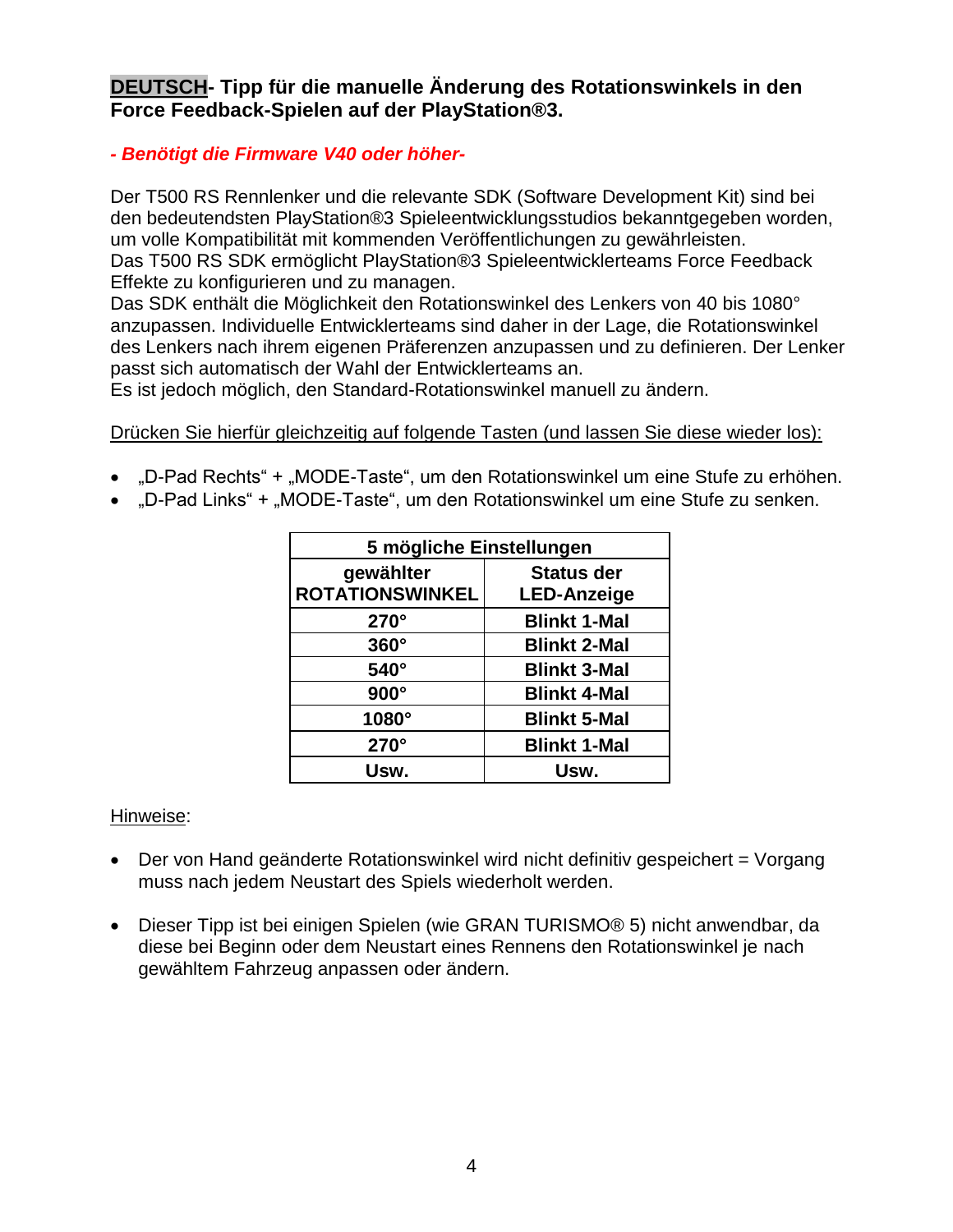<span id="page-4-0"></span>**NEDERLANDS- Instructies hoe de draaihoek van het stuur handmatig te wijzigen in Force Feedback games op de PlayStation®3.**

#### *-Hiervoor is firmware V40 of hoger vereist-*

Belangrijke ontwikkelstudio's van games voor de PlayStation®3 krijgen van ons de beschikking over het T500 RS-racestuur en de bijbehorende SDK (Software Development Kit) om compatibiliteit met toekomstige releases te garanderen. Met de T500 RS SDK kunnen developers van PlayStation®3-games de Force Feedbackeffecten configureren en beheren.

Met de SDK kan de draaihoek van het stuur worden ingesteld tussen 40 en 1080°. Elk ontwikkelteam kan hierdoor de draaihoek van het stuur aanpassen aan en insteIlen op de eigen voorkeur. Het stuur past zich automatisch aan de keuze aan die een ontwikkelteam heeft gemaakt.

Het is echter ook mogelijk de standaard geselecteerde draaihoek handmatig te wijzigen.

Dit doet u door tegelijkertijd de volgende twee knoppen in te drukken en weer los te laten:

"D-Pad **rechts**" + "MODE-knop" om de draaihoek één stap **groter** te maken

| 5 mogelijke instellingen   |                   |
|----------------------------|-------------------|
| Geselecteerde<br>draaihoek | <b>LED-status</b> |
| $270^\circ$                | Knippert 1 maal   |
| $360^\circ$                | Knippert 2 maal   |
| 540°                       | Knippert 3 maal   |
| $900^\circ$                | Knippert 4 maal   |
| 1080°                      | Knippert 5 maal   |
| $270^\circ$                | Knippert 1 maal   |
| Etc                        | Etc…              |

"D-Pad **links**" + "MODE-knop" om de draaihoek één stap **kleiner** te maken

# Opmerkingen:

- Het handmatig wijzigen van de draaihoek is slechts tijdelijk. U moet deze procedure herhalen telkens als de game opnieuw wordt gestart.
- Er zijn games zoals GRAN TURISMO® 5 waarin de hierboven beschreven truc niet werkt. Deze game bijvoorbeeld stelt de daarihoek in bij het opstarten en herstarten van de game, op basis van het type auto dat wordt gebruikt.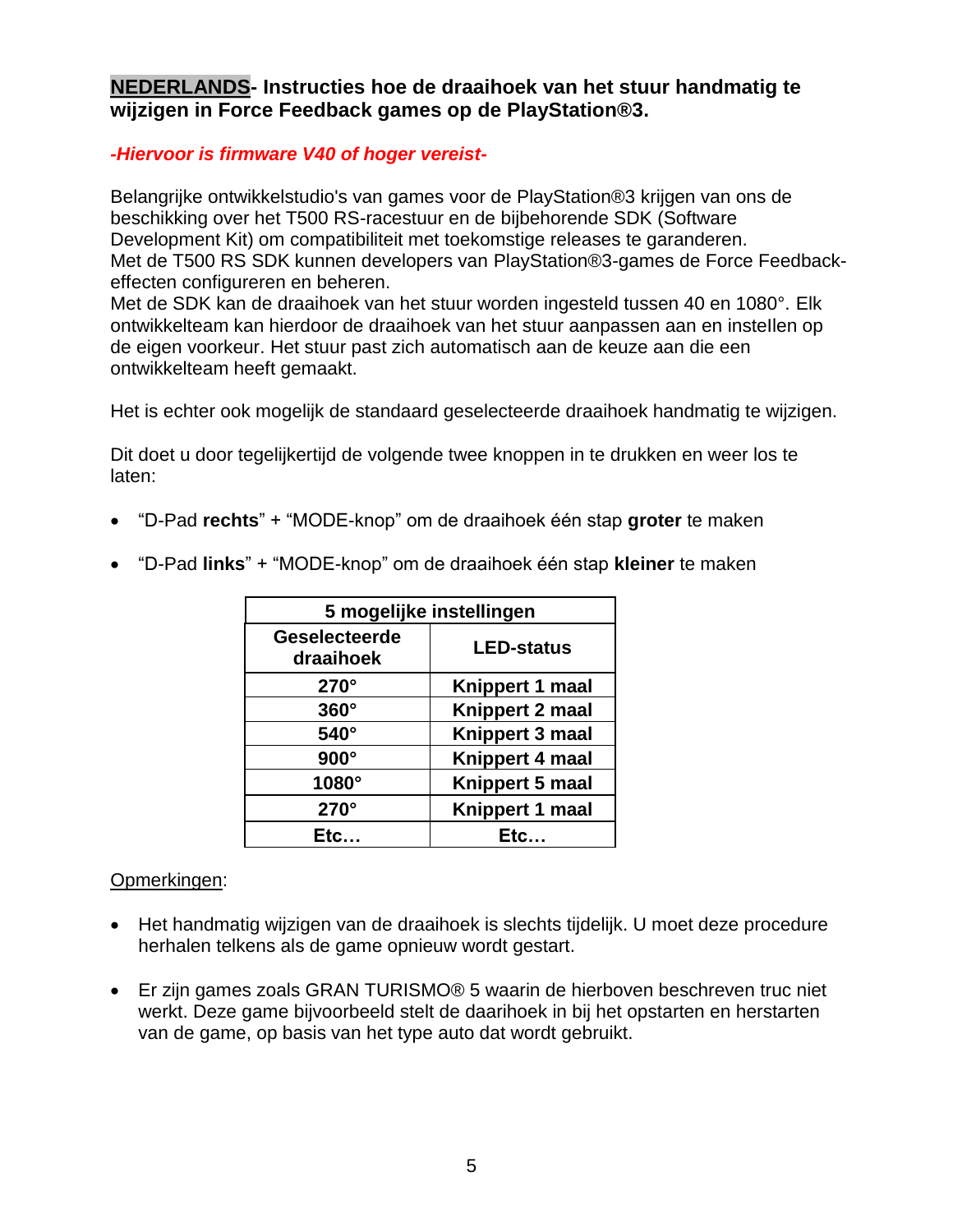# <span id="page-5-0"></span>**ITALIANO- Istruzioni per modificare manualmente l'angolo di rotazione del volante su PlayStation®3 nei giochi Force Feedback.**

# *-Richiede firmware V40 o superiore-*

Il volante T500 RS e il relativo SDK (Software Development Kit) sono stati recapitati ai principali sviluppatori di giochi per PlayStation®3, al fine di assicurare una totale compatibilità con i titoli a venire.

Gli sviluppatori di giochi per PlayStation®3 utilizzano l'SDK del T500 RS per configurare e gestire gli effetti Force Feedback.

L'SDK include la possibilità di regolare l'angolo di rotazione del volante da 40 a 1080°. Ogni team di sviluppatori è pertanto in grado di regolare e definire gli angoli di rotazione del volante in base alle proprie preferenze. Il volante si adatta automaticamente alle scelte fatte dagli sviluppatori.

Tuttavia, è comunque possibile modificare manualmente l'angolo di rotazione selezionato per default.

Per far questo, premi (e rilascia) simultaneamente:

"D-Pad Destra" + "pulsante MODE" per **aumentare** l'angolo di rotazione di un livello

| 5 impostazioni disponibili                          |                      |
|-----------------------------------------------------|----------------------|
| <b>ANGOLO DI</b><br><b>ROTAZIONE</b><br>selezionato | <b>Stato del LED</b> |
| $270^\circ$                                         | Lampeggia 1 volta    |
| $360^\circ$                                         | Lampeggia 2 volte    |
| $540^\circ$                                         | Lampeggia 3 volte    |
| $900^\circ$                                         | Lampeggia 4 volte    |
| 1080°                                               | Lampeggia 5 volte    |
| $270^\circ$                                         | Lampeggia 1 volta    |
| Ecc.                                                | Ecc                  |

"D-Pad Sinistra" + "pulsante MODE" per **ridurre** l'angolo di rotazione di un livello

#### Note:

- La modifica manuale dell'angolo di rotazione non viene memorizzata in maniera permanente = dovrai ripetere la procedura ogniqualvolta verrà riavviato il gioco.
- Questa procedura non funziona correttamente in alcuni di quei giochi (come GRAN TURISMO® 5) nei quali possibile regolare o modificare l'angolo di rotazione in avvio o alla partenza di ogni singola gara, in base al tipo di macchina utilizzata.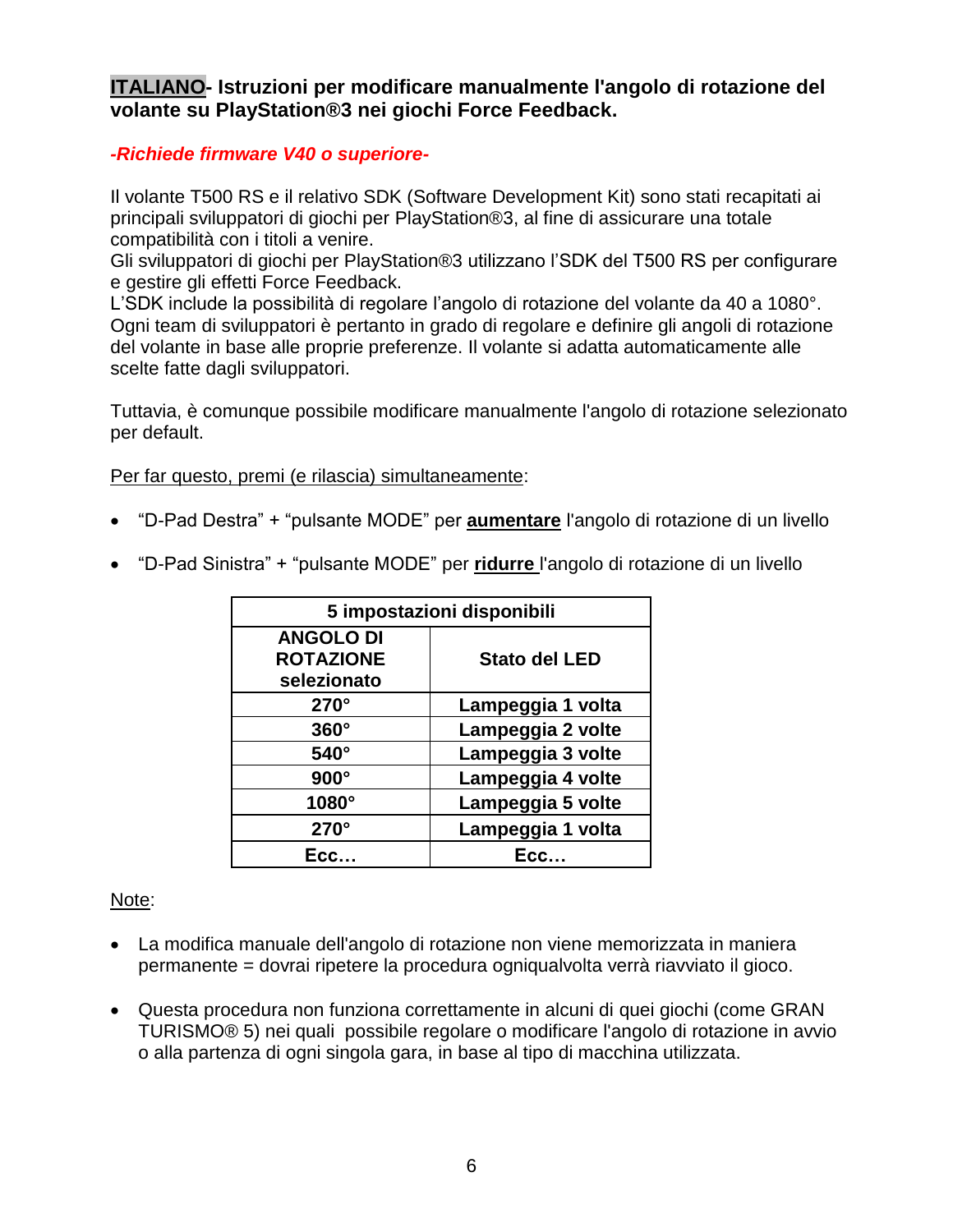<span id="page-6-0"></span>**ESPAÑOL- Instrucciones para cambiar manualmente el ángulo de rotación del volante en PlayStation®3 en juegos con Force Feedback.**

## *-Requiere el firmware V40 o superior-*

El volante T500 RS y su SDK (Software Development Kit, kit de desarrollo de software) se envían a los principales desarrolladores de juegos para PlayStation®3 para garantizar una compatibilidad total con los juegos futuros.

Los desarrolladores de juegos para PlayStation®3 utilizan el SDK del T500 RS para configurar y gestionar los efectos Force Feedback.

El SDK incluye la posibilidad de ajustar el ángulo de rotación del volante de 40 a 1080°. Cada desarrollador es responsable de ajustar y elegir (según sus preferencias) el ángulo de rotación. El volante se adapta automáticamente a la elección realizada por el desarrollador.

No obstante, también se puede cambiar manualmente el ángulo de rotación seleccionado de forma predeterminada.

Para hacerlo, pulsa (y suelta) simultáneamente:

- "D-Pad derecha" + "botón MODE" para **aumentar** el ángulo de rotación en un paso
- "D-Pad izquierda" + "botón MODE" para **disminuir** el ángulo de rotación en un paso

| 5 ajustes posibles |                       |
|--------------------|-----------------------|
| <b>ÁNGULO DE</b>   |                       |
| <b>ROTACIÓN</b>    | <b>Estado del LED</b> |
| seleccionado       |                       |
| $270^\circ$        | Parpadea 1 vez        |
| $360^\circ$        | Parpadea 2 veces      |
| 540°               | Parpadea 3 veces      |
| $900^\circ$        | Parpadea 4 veces      |
| 1080°              | Parpadea 5 veces      |
| $270^\circ$        | Parpadea 1 vez        |
|                    | Etc.                  |

#### Notas:

- Si se cambia manualmente el ángulo de rotación, el cambio no se guarda de forma permanente = debes repetir el procedimiento cada vez que reinicies el juego.
- Este consejo no funcionará correctamente en algunos juegos (como GRAN TURISMO® 5) que ajustan o modifican el ángulo de rotación al arrancar o al reiniciar cada carrera según el tipo de coche que se utilice.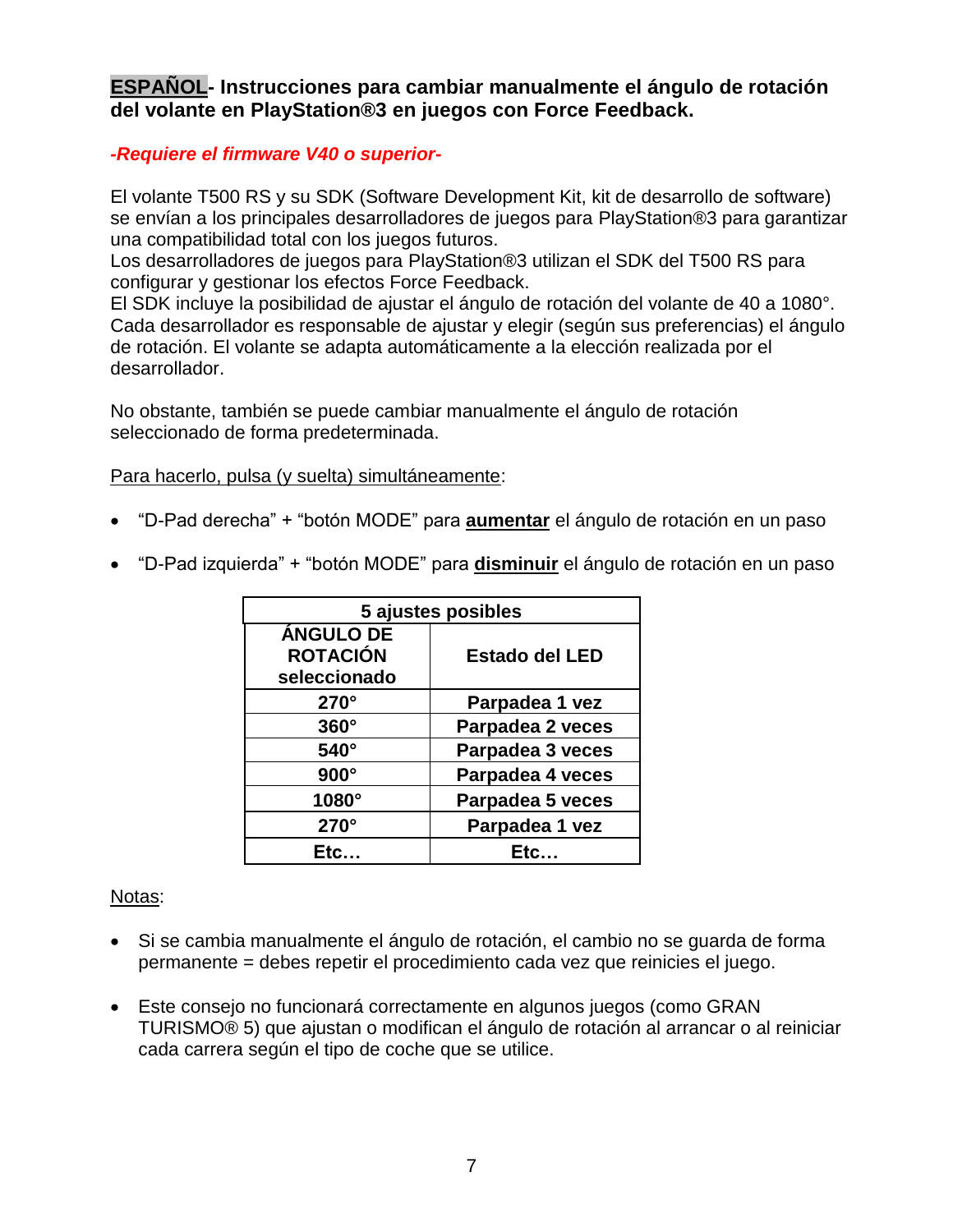<span id="page-7-0"></span>**PORTUGUÊS- Instruções para alterar manualmente o ângulo de rotação do volante em jogos Force Feedback para a PlayStation®.**

## *-Requer o firmware V40 ou superior-*

O volante T500 RS e o SDK (Software Development Kit) relevante são enviados aos principais estúdios de desenvolvimento de jogos para a PlayStation®3 a fim de garantir total compatibilidade com os lançamentos futuros.

O SDK do T500 RS possibilita às equipas de desenvolvimento de jogos para a PlayStation®3 configurar e gerir os efeitos de força reactiva (Force Feedback). O SDK inclui a capacidade de ajustar o ângulo de rotação do volante de 40 até 1080°. Por conseguinte, cada equipa de desenvolvimento pode ajustar e definir ângulos de rotação do volante em função das suas próprias preferências. O volante ajusta-se automaticamente às escolhas feitas pelas equipas de desenvolvimento.

No entanto, também é possível alterar manualmente o ângulo de rotação selecionado por predefinição.

Para tal, prima (e solte) em simultâneo:

"D-Pad Direito" + "Botão MODE" para **aumentar** o ângulo de rotação um passo

| 5 definições possíveis           |                      |
|----------------------------------|----------------------|
| ÂNGULO DE ROTAÇÃO<br>selecionado | <b>Estado do LED</b> |
| $270^\circ$                      | Pisca 1 yez          |
| $360^\circ$                      | Pisca 2 vezes        |
| $540^\circ$                      | Pisca 3 yezes        |
| $900^\circ$                      | Pisca 4 yezes        |
| 1080°                            | Pisca 5 vezes        |
| $270^\circ$                      | Pisca 1 vez          |
| Etc.                             | Etc.                 |

"D-Pad Esquerdo" + "Botão MODE" para **diminuir** o ângulo de rotação um passo

#### Notas:

- A alteração manual do ângulo de rotação não guarda permanentemente a alteração efetuada = tem de repetir o procedimento cada vez que o jogo recomeça.
- Esta sugestão não funcionará corretamente em alguns jogos (tais como GRAN TURISMO® 5) que ajustam ou modificam o ângulo de rotação no arranque ou no reinício de cada corrida, de acordo com o tipo de automóvel utilizado.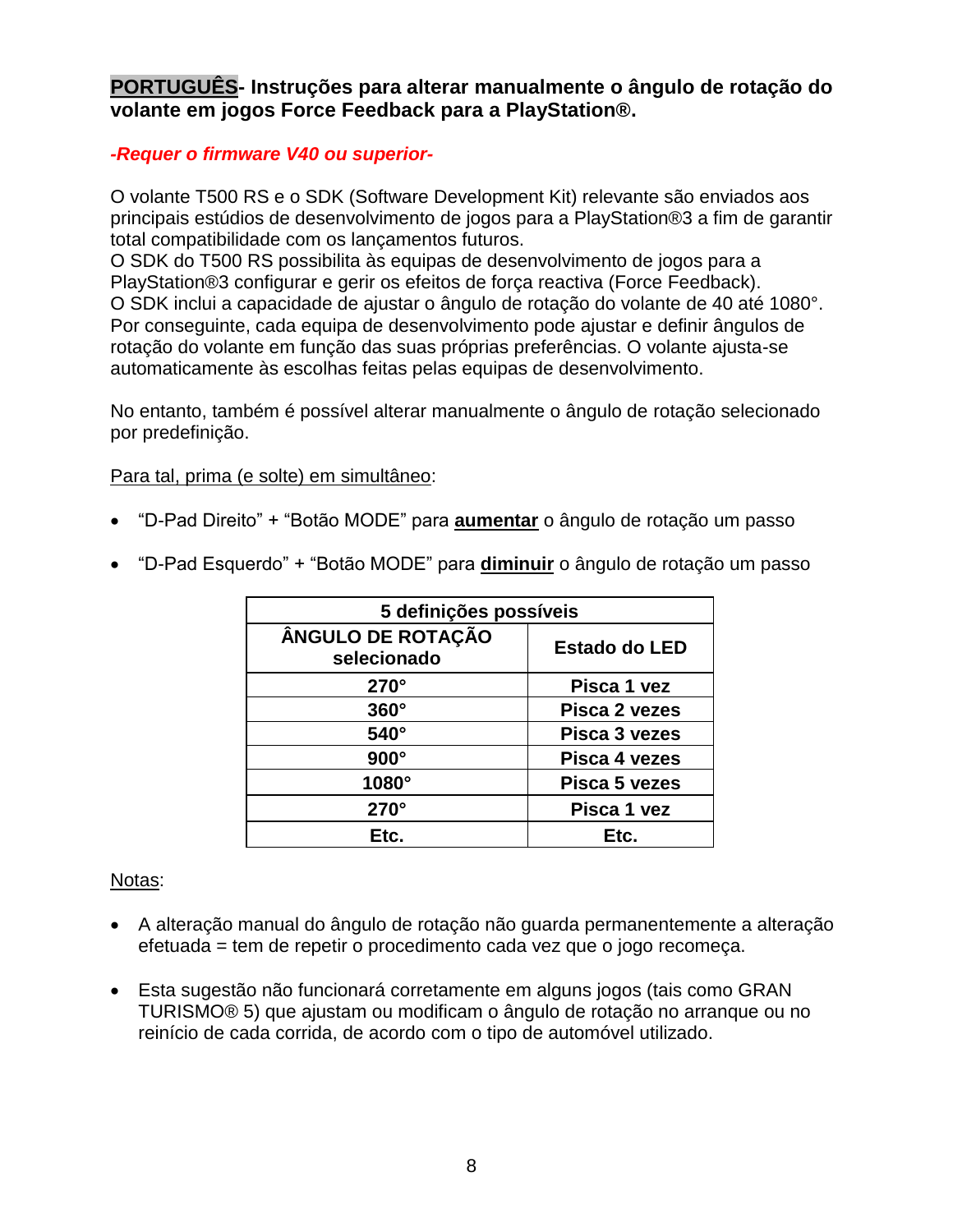# <span id="page-8-0"></span>**РУССКИЙ - Инструкция по изменению вручную угла поворота руля в играх с поддержкой силовой обратной связи на PlayStation®3.**

### *-Требуется прошивка версии V40 или выше-*

Вместе с гоночной рулевой системой T500 RS ведущим студиям-разработчикам игр для PlayStation®3 предоставлен соответствующий пакет разработчика ПК (SDK), который позволит обеспечить полную совместимость будущих игр с рулевой системой.

Пакет T500 RS SDK позволяет разработчикам игр для PlayStation®3 конфигурировать и управлять эффектами силовой обратной связи.

Пакет разработчика поддерживает регулировку угла поворота рулевого колеса от 40 до 1080°. Как следствие, каждая студия-разработчик сможет регулировать и настраивать угол поворота руля по желанию. Руль автоматически настраивается в соответствии с выбором разработчика.

Тем не менее, выбранный по умолчанию угол поворота можно также изменить вручную.

Для этого следует одновременно нажать (и отпустить) следующие кнопки:

- правая кнопка D-Pad + кнопка MODE для **увеличения** угла поворота на один шаг;
- левая кнопка D-Pad + кнопка MODE для **уменьшения** угла поворота на один шаг.

| 5 возможных настроек              |               |
|-----------------------------------|---------------|
| Выбранный УГОЛ<br><b>ПОВОРОТА</b> | Состояние     |
|                                   | индикатора    |
| 270°                              | Мигает 1 раз  |
| $360^\circ$                       | Мигает 2 раза |
| 540°                              | Мигает 3 раза |
| $900^\circ$                       | Мигает 4 раза |
| 1080°                             | Мигает 5 раз  |
| 270°                              | Мигает 1 раз  |
| и т.д.                            | и т.д.        |

#### Примечания.

- При изменении угла поворота вручную настройки не сохраняются навсегда эту процедуру следует повторять при каждом перезапуске игры.
- В некоторых играх (напр., в GRAN TURISMO® 5), в которых угол поворота регулируется или изменяется при запуске или перезапуске каждой гонки, в соответствии с используемым типом автомобиля, эти рекомендации не принесут должного результата.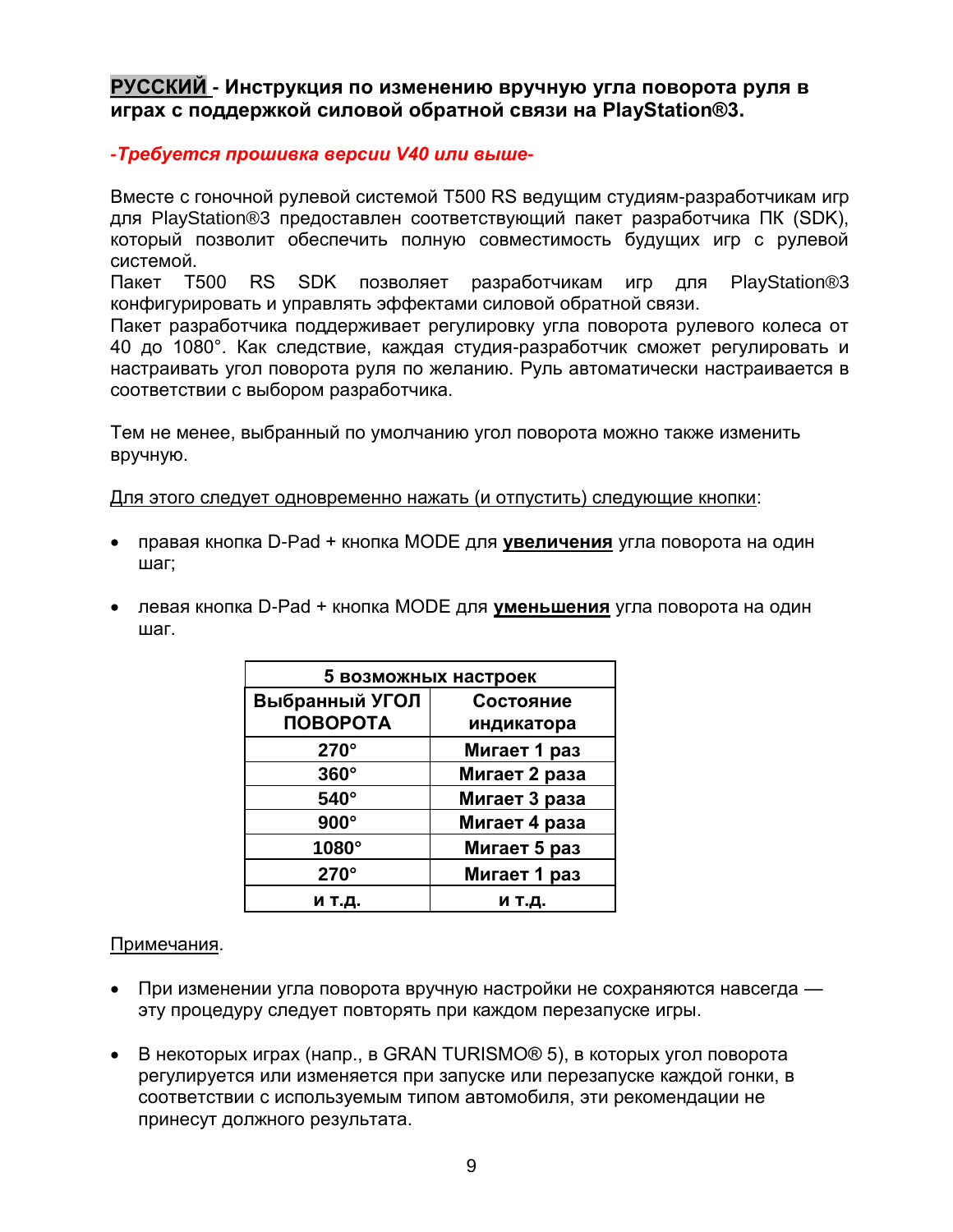<span id="page-9-0"></span>ΕΛΛΗΝΙΚΑ- Οδηγίες σχετικά με την αλλαγή της γωνίας περιστροφής του **ηιμονιού με μη αςηόμαηο ηπόπο ζε παισνίδια με λειηοςπγία Force Feedback για ηο PlayStation®3.**

# -Απαιτείται υλικολογισμικό V40 ή μεταγενέστερη έκδοση-

Η τιμονιέρα T500 RS και το σχετικό Κιτ Ανάπτυξης Λογισμικού (SDK) δημιουργούνται σε πολύ μεγάλα στούντιο ανάπτυξης παιχνιδιών για το PlayStation®3 ώστε να διασφαλιστεί η πλήρης συμβατότητα με μελλοντικές εκδόσεις.

Το Κιτ Ανάπτυξης Λογισμικού (SDK) για το παιχνίδι T500 RS δίνει τη δυνατότητα στις ομάδες ανάπτυξης παιχνιδιών για το PlayStation®3 να διαμορφώσουν και να διαχειριστούν τα εφέ της λειτουργίας Force Feedback.

Το SDK περιλαμβάνει τη δυνατότητα προσαρμογής της γωνίας περιστροφής από 40 σε 1080°. Επομένως, οι ομάδες ατομικής ανάπτυξης έχουν τη δυνατότητα να προσαρμόσουν και να ορίσουν τις γωνίες περιστροφής του τιμονιού σύμφωνα με την προσωπική τους προτίμηση. Το τιμόνι προσαρμόζεται αυτόματα σε επιλογές που έχουν πραγματοποιηθεί από ομάδες ανάπτυξης.

Ωστόσο, μπορείτε επίσης να αλλάξετε με μη αυτόματο τρόπο τη γωνία περιστροφής που είναι επιλεγμένη από προεπιλογή.

Για να το πετύχετε αυτό, πατήστε ταυτόχρονα (και ελευθερώστε):

- «Δεξιά κατεύθυνση του σταυρού κατευθύνσεων» + «κουμπί MODE» (κουμπί ΛΕΙΤΟΥΡΓΙΑ) για να **αυξήσετε** τη γωνία περιστροφής κατά ένα βήμα
- «Αριστερή κατεύθυνση του σταυρού κατευθύνσεων» + «κουμπί MODE» (κουμπί ΛΕΙΤΟΥΡΓΙΑ) για να **μειώσετε** τη γωνία περιστροφής κατά ένα βήμα

| 5 πιθανές ρυθμίσεις                    |                                      |
|----------------------------------------|--------------------------------------|
| Επιλεγμένη ΓΩΝΙΑ<br><b>ΠΕΡΙΣΤΡΟΦΗΣ</b> | Κατάσταση ενδεικτικής<br>λυχνίας LED |
| $270^\circ$                            | Αναβοσβήνει 1 φορά                   |
| $360^\circ$                            | Αναβοσβήνει 2 φορές                  |
| $540^\circ$                            | Αναβοσβήνει 3 φορές                  |
| $900^\circ$                            | Αναβοσβήνει 4 φορές                  |
| 1080°                                  | Αναβοσβήνει 5 φορές                  |
| $270^\circ$                            | Αναβοσβήνει 1 φορά                   |
| к.λπ.                                  | κ.λπ.                                |

# Σημειώσεις:

- Η αλλαγή της γωνίας περιστροφής με μη αυτόματο τρόπο δεν αποθηκεύει μόνιμα την αλλαγή = πρέπει να επαναλαμβάνετε τη διαδικασία κάθε φορά που πραγματοποιείται έναρξη του παιχνιδιού.
- Αυτή η συμβουλή δεν λειτουργεί σωστά σε μερικά παιχνίδια (όπως το GRAN TURISMO® 5), το οποίο ρυθμίζει ή τροποποιεί τη γωνία περιστροφής κατά την έναρξη ή την επανέναρξη κάθε αγώνα ταχύτητας, ανάλογα με τον τύπο του αυτοκινήτου που χρησιμοποιείται.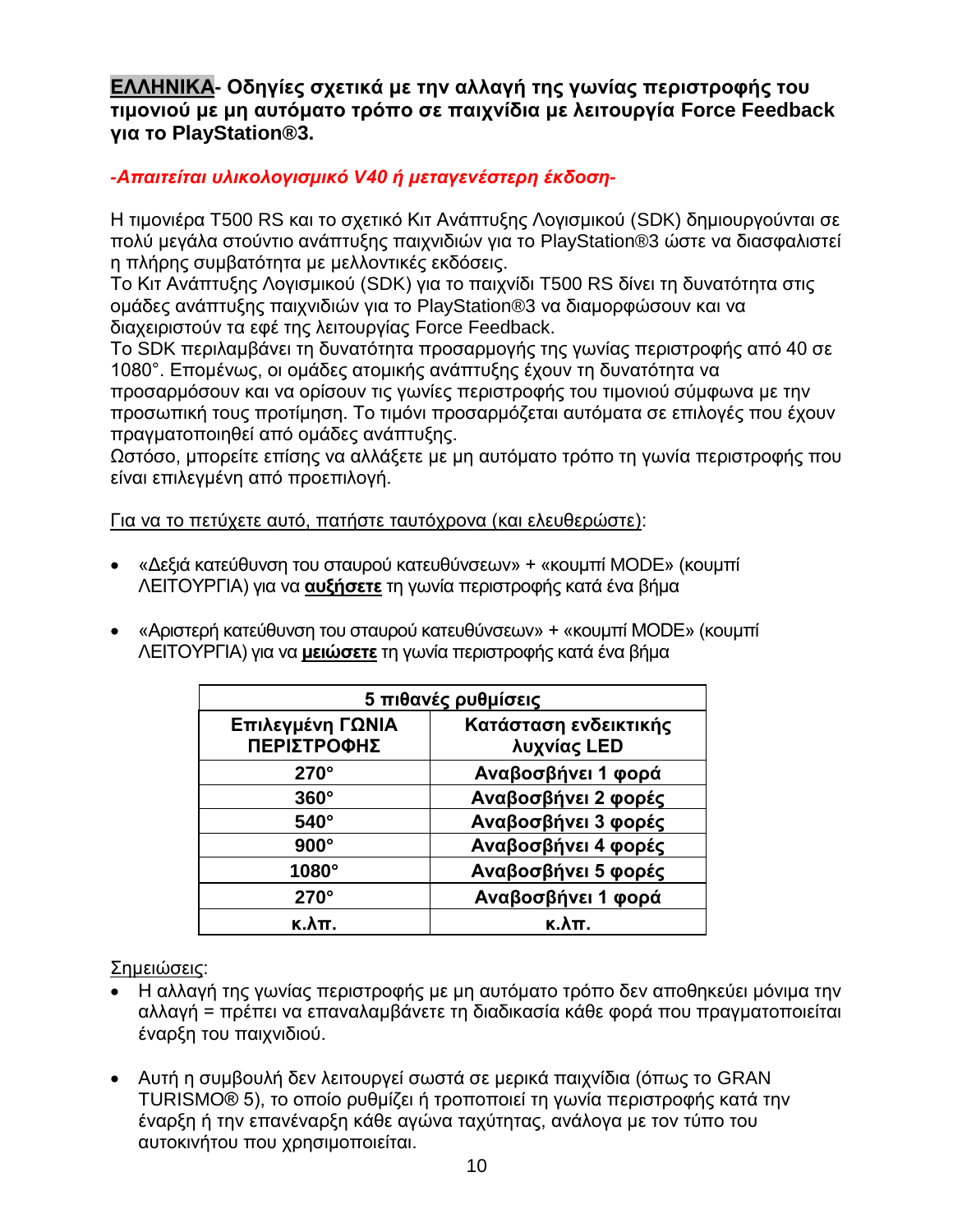# <span id="page-10-0"></span>**TÜRKÇE- PlayStation®3'de Force Feedback oyunlarında direksiyon dönüş açısını manuel olarak değiştirme talimatları.**

# *-Donanım yazılımı V40 veya daha üst sürümü gerekir-*

Çıkacak sürümlerle tam uyumluluk sağlamak için T500 RS yarış direksiyonu ve ilgili SDK (Yazılım Geliştirme Seti) büyük PlayStation®3 oyun geliştirme stüdyolarına dağıtılmıştır. T500 RS SDK, PlayStation®3 oyun geliştirme takımlarının Güç Geri Beslemesi (Force Feedback) efektlerini ayarlamalarını ve yönetmelerini sağlar.

SDK, direksiyon dönüş açısını 40 ile 1080° arasında ayarlayabilir. Bu nedenle münferit geliştirme takımları kendi tercihlerine göre direksiyon dönüş açılarını ayarlayabilir ve tanımlayabilirler. Direksiyon otomatik olarak geliştirme takımlarının yaptığı tercihlere ayarlanır.

Bununla birlikte varsayılan olarak seçilen dönüş açısını manuel olarak değiştirmek de mümkündür.

Bunun için şu tuşlara aynı anda basın (ve bırakın):

Dönüş açısını bir adım **artırmak** için "D-Ped Sağ" + "MODE düğmesi"

| 5 olası ayar       |                   |
|--------------------|-------------------|
| Seçili DÖNÜŞ AÇISI | <b>LED durumu</b> |
| $270^\circ$        | 1 kez yanıp söner |
| $360^\circ$        | 2 kez yanıp söner |
| $540^\circ$        | 3 kez yanıp söner |
| $900^\circ$        | 4 kez yanıp söner |
| 1080°              | 5 kez yanıp söner |
| $270^\circ$        | 1 kez yanıp söner |
|                    | Vh…               |

Dönüş açısını bir adım **azaltmak** için "D-Ped Sol" + "MODE düğmesi"

# Notlar:

- Dönüş açısının manuel olarak değiştirilmesi değişikliği kalıcı olarak kaydetmez = oyun her yeniden başlatıldığında prosedür tekrarlanmalıdır.
- Bu ipucu, kullanılan araba tipine göre başlangıç aşamasında veya her yarış yeniden başlarken dönüş açısını ayarlayan veya değiştiren bazı oyunlarda (örneğin GRAN TURISMO® 5) düzgün çalışmaz.